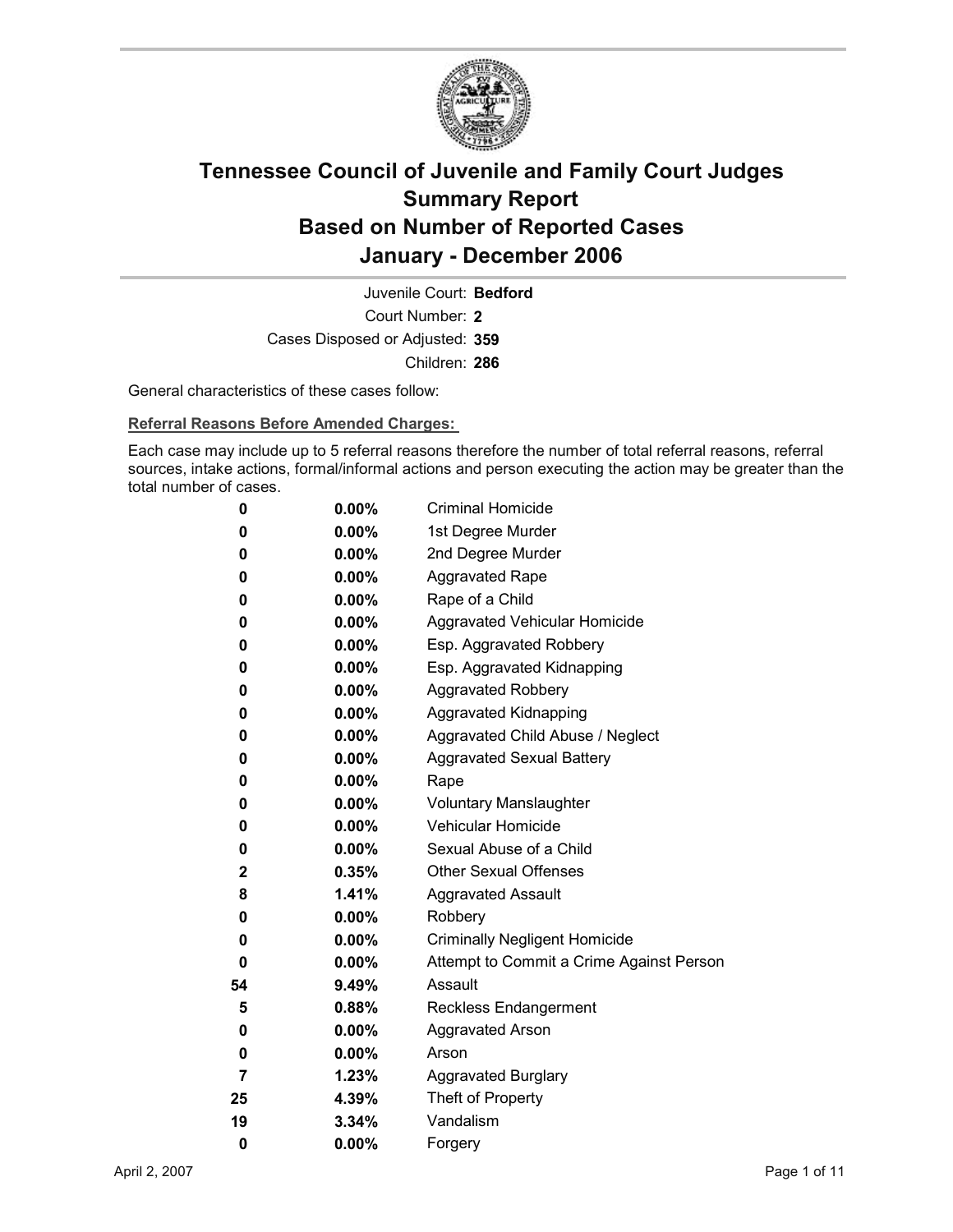

Court Number: **2** Juvenile Court: **Bedford** Cases Disposed or Adjusted: **359**

Children: **286**

#### **Referral Reasons Before Amended Charges:**

Each case may include up to 5 referral reasons therefore the number of total referral reasons, referral sources, intake actions, formal/informal actions and person executing the action may be greater than the total number of cases.

| 0                | 0.00%    | <b>Worthless Checks</b>                                     |
|------------------|----------|-------------------------------------------------------------|
| 0                | 0.00%    | Illegal Possession / Fraudulent Use of Credit / Debit Cards |
| 3                | 0.53%    | <b>Burglary</b>                                             |
| 3                | 0.53%    | Unauthorized Use of a Vehicle                               |
| 0                | 0.00%    | <b>Cruelty to Animals</b>                                   |
| $\boldsymbol{2}$ | 0.35%    | Sale of Controlled Substances                               |
| 13               | 2.28%    | <b>Other Drug Offenses</b>                                  |
| 27               | 4.75%    | Possession of Controlled Substances                         |
| 0                | $0.00\%$ | <b>Criminal Attempt</b>                                     |
| 5                | 0.88%    | Carrying Weapons on School Property                         |
| 4                | 0.70%    | Unlawful Carrying / Possession of a Weapon                  |
| 4                | 0.70%    | <b>Evading Arrest</b>                                       |
| 0                | $0.00\%$ | Escape                                                      |
| $\boldsymbol{2}$ | 0.35%    | Driving Under Influence (DUI)                               |
| 31               | 5.45%    | Possession / Consumption of Alcohol                         |
| 1                | 0.18%    | Resisting Stop, Frisk, Halt, Arrest or Search               |
| 0                | $0.00\%$ | <b>Aggravated Criminal Trespass</b>                         |
| 4                | 0.70%    | Harassment                                                  |
| 0                | 0.00%    | Failure to Appear                                           |
| $\mathbf 2$      | 0.35%    | Filing a False Police Report                                |
| $\mathbf{2}$     | 0.35%    | Criminal Impersonation                                      |
| 16               | 2.81%    | <b>Disorderly Conduct</b>                                   |
| 9                | 1.58%    | <b>Criminal Trespass</b>                                    |
| 0                | $0.00\%$ | <b>Public Intoxication</b>                                  |
| 0                | $0.00\%$ | Gambling                                                    |
| 143              | 25.13%   | Traffic                                                     |
| 1                | 0.18%    | <b>Local Ordinances</b>                                     |
| 0                | 0.00%    | Violation of Wildlife Regulations                           |
| 0                | $0.00\%$ | Contempt of Court                                           |
| 47               | 8.26%    | Violation of Probation                                      |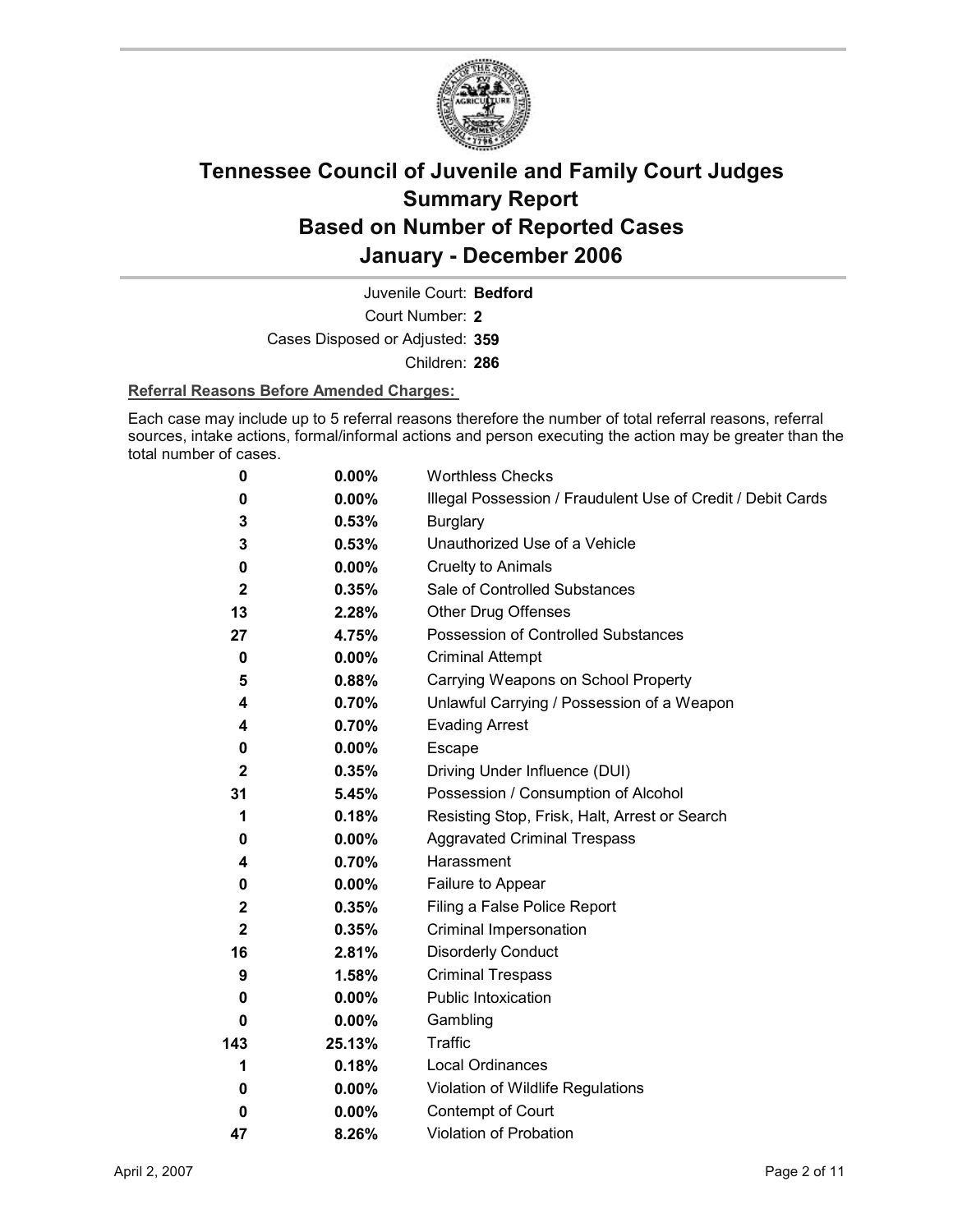

Court Number: **2** Juvenile Court: **Bedford** Cases Disposed or Adjusted: **359** Children: **286**

#### **Referral Reasons Before Amended Charges:**

Each case may include up to 5 referral reasons therefore the number of total referral reasons, referral sources, intake actions, formal/informal actions and person executing the action may be greater than the total number of cases.

| 569               | 100.00%        | <b>Total Referrals</b>                                 |
|-------------------|----------------|--------------------------------------------------------|
| 4                 | 0.70%          | Other                                                  |
| 0                 | 0.00%          | <b>Consent to Marry</b>                                |
| 0                 | $0.00\%$       | <b>Request for Medical Treatment</b>                   |
| 0                 | 0.00%          | <b>Child Support</b>                                   |
| 0                 | 0.00%          | Paternity / Legitimation                               |
| 0                 | 0.00%          | Visitation                                             |
| 0                 | 0.00%          | Custody                                                |
| 0                 | $0.00\%$       | <b>Foster Care Review</b>                              |
| 0                 | 0.00%          | <b>Administrative Review</b>                           |
| 0                 | 0.00%          | <b>Judicial Review</b>                                 |
| 0                 | 0.00%          | Violation of Informal Adjustment                       |
| 0                 | 0.00%          | <b>Violation of Pretrial Diversion</b>                 |
| 0                 | 0.00%          | <b>Termination of Parental Rights</b>                  |
| 0                 | 0.00%          | Dependency / Neglect                                   |
| 0                 | $0.00\%$       | <b>Physically Abused Child</b>                         |
| 0                 | 0.00%          | Sexually Abused Child                                  |
| 25                | 4.39%          | Violation of Curfew                                    |
| 5                 | 0.88%          | Violation of a Valid Court Order                       |
| 6                 | 0.35%<br>1.05% | Out-of-State Runaway<br>Possession of Tobacco Products |
| 22<br>$\mathbf 2$ | 3.87%          | In-State Runaway                                       |
| 27                | 4.75%          | Truancy                                                |
| 36                | 6.33%          | <b>Unruly Behavior</b>                                 |
| 3                 | 0.53%          | <b>Violation of Aftercare</b>                          |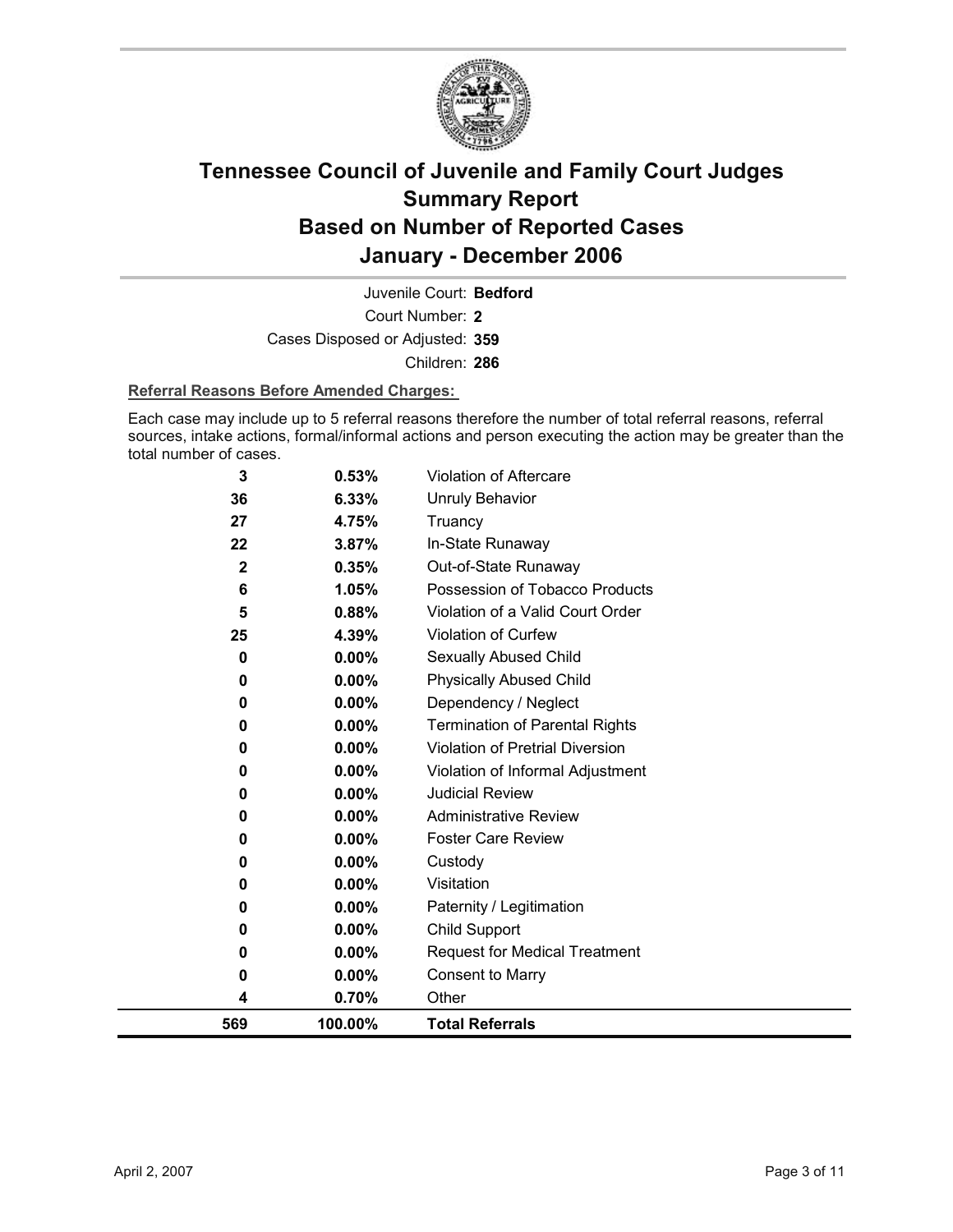

| 569                 | 100.00%                         | <b>Total Referral Sources</b>     |
|---------------------|---------------------------------|-----------------------------------|
| 0                   | $0.00\%$                        | Other                             |
| 0                   | 0.00%                           | Unknown                           |
| 0                   | 0.00%                           | Hospital                          |
| $\mathbf{2}$        | 0.35%                           | Child & Parent                    |
| 51                  | 8.96%                           | Victim                            |
| 1                   | 0.18%                           | <b>Other Court</b>                |
| 0                   | 0.00%                           | Social Agency                     |
| 24                  | 4.22%                           | <b>Court Staff</b>                |
| 0                   | 0.00%                           | <b>District Attorney's Office</b> |
| 0                   | 0.00%                           | Other State Department            |
| 25                  | 4.39%                           | <b>DCS</b>                        |
| 0                   | 0.00%                           | <b>CSA</b>                        |
| 41                  | 7.21%                           | School                            |
| 0                   | 0.00%                           | Self                              |
| 8                   | 1.41%                           | Relatives                         |
| 55                  | 9.67%                           | Parents                           |
| 362                 | 63.62%                          | Law Enforcement                   |
| Referral Sources: 1 |                                 |                                   |
|                     |                                 | Children: 286                     |
|                     | Cases Disposed or Adjusted: 359 |                                   |
|                     |                                 | Court Number: 2                   |
|                     |                                 | Juvenile Court: Bedford           |
|                     |                                 |                                   |

### **Age of Child at Referral: 2**

| 286 | 100.00%  | <b>Total Child Count</b> |  |
|-----|----------|--------------------------|--|
| 0   | $0.00\%$ | Unknown / Not Reported   |  |
| 3   | 1.05%    | Ages 19 and Over         |  |
| 65  | 22.73%   | Ages 17 through 18       |  |
| 138 | 48.25%   | Ages 15 through 16       |  |
| 54  | 18.88%   | Ages 13 through 14       |  |
| 14  | 4.90%    | Ages 11 through 12       |  |
| 12  | 4.20%    | Ages 10 and Under        |  |
|     |          |                          |  |

<sup>1</sup> If different than number of Referral Reasons (569), verify accuracy of your court's data.

<sup>2</sup> One child could be counted in multiple categories, verify accuracy of your court's data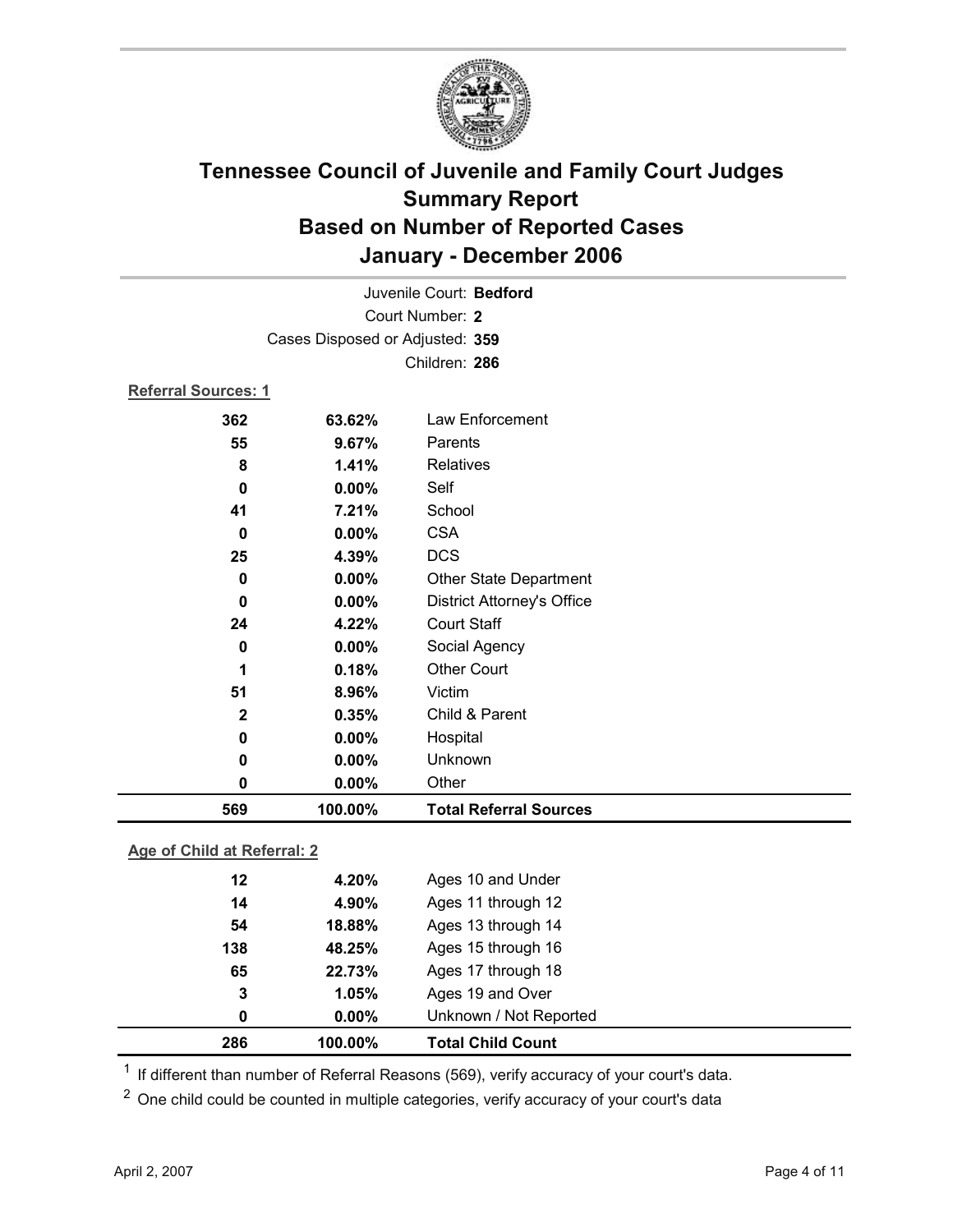

| Juvenile Court: Bedford                 |         |                          |  |  |
|-----------------------------------------|---------|--------------------------|--|--|
| Court Number: 2                         |         |                          |  |  |
| Cases Disposed or Adjusted: 359         |         |                          |  |  |
|                                         |         | Children: 286            |  |  |
| Sex of Child: 1                         |         |                          |  |  |
| 177                                     | 61.89%  | Male                     |  |  |
| 109                                     | 38.11%  | Female                   |  |  |
| $\bf{0}$                                | 0.00%   | Unknown                  |  |  |
| 286                                     | 100.00% | <b>Total Child Count</b> |  |  |
| Race of Child: 1                        |         |                          |  |  |
| 238                                     | 83.22%  | White                    |  |  |
| 44                                      | 15.38%  | African American         |  |  |
| 0                                       | 0.00%   | Native American          |  |  |
| 1                                       | 0.35%   | Asian                    |  |  |
| $\mathbf 2$                             | 0.70%   | Mixed                    |  |  |
| 1                                       | 0.35%   | Unknown                  |  |  |
| 286                                     | 100.00% | <b>Total Child Count</b> |  |  |
| <b>Hispanic Origin: 1</b>               |         |                          |  |  |
|                                         |         |                          |  |  |
| 38                                      | 13.29%  | Yes                      |  |  |
| 248                                     | 86.71%  | No                       |  |  |
| $\mathbf 0$                             | 0.00%   | Unknown                  |  |  |
| 286                                     | 100.00% | <b>Total Child Count</b> |  |  |
| <b>School Enrollment of Children: 1</b> |         |                          |  |  |
| 270                                     | 94.41%  | Yes                      |  |  |
| 15                                      | 5.24%   | No                       |  |  |
| 1                                       | 0.35%   | Unknown                  |  |  |
| 286                                     | 100.00% | <b>Total Child Count</b> |  |  |

 $1$  One child could be counted in multiple categories, verify accuracy of your court's data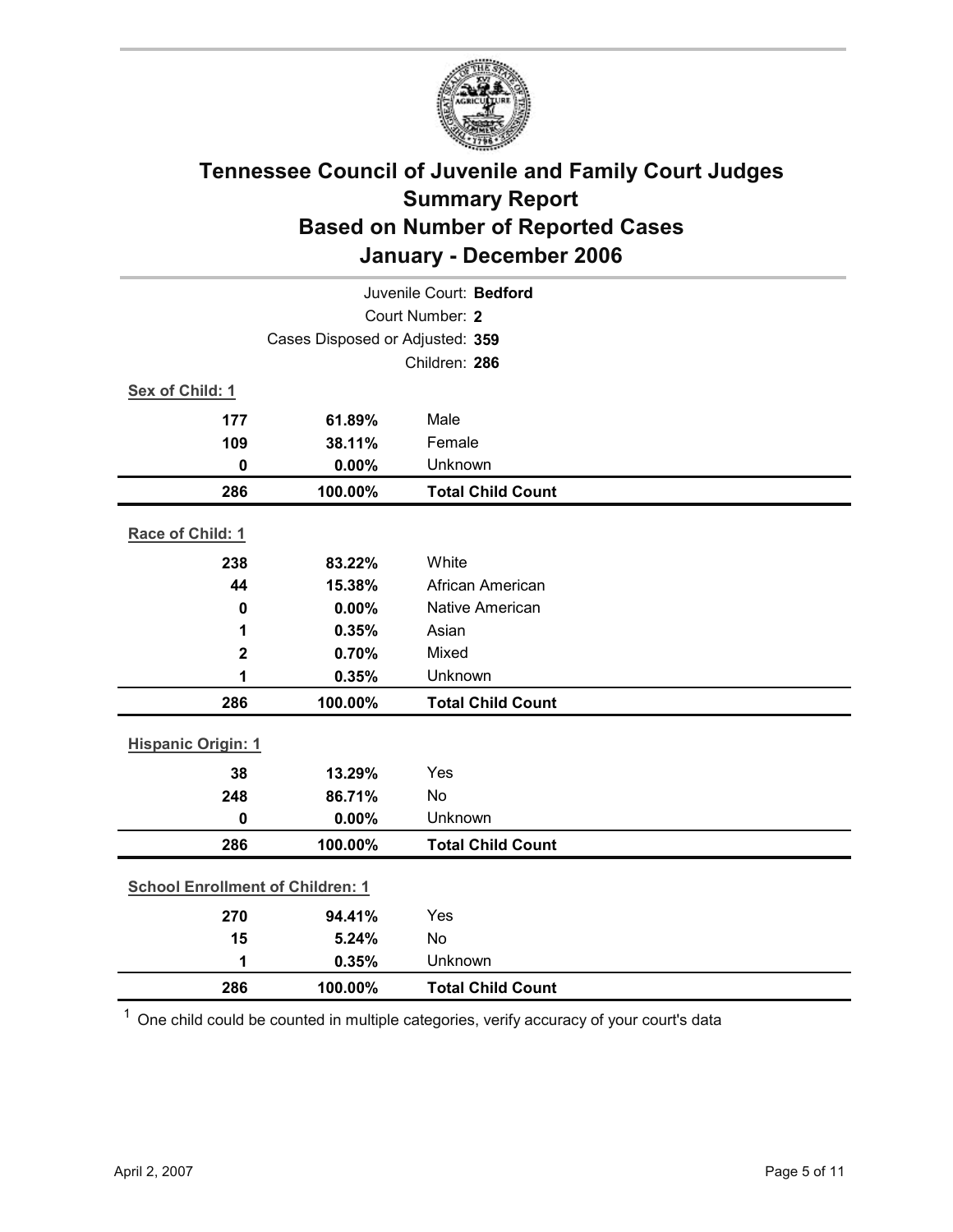

Court Number: **2** Juvenile Court: **Bedford** Cases Disposed or Adjusted: **359** Children: **286**

**Living Arrangement of Child at Time of Referral: 1**

| 286 | 100.00%  | <b>Total Child Count</b>     |
|-----|----------|------------------------------|
| 0   | 0.00%    | Other                        |
| 0   | $0.00\%$ | Unknown                      |
| 0   | $0.00\%$ | Independent                  |
| 0   | $0.00\%$ | In an Institution            |
| 0   | $0.00\%$ | In a Residential Center      |
| 1   | 0.35%    | In a Group Home              |
| 3   | $1.05\%$ | With Foster Family           |
| 0   | $0.00\%$ | <b>With Adoptive Parents</b> |
| 18  | 6.29%    | <b>With Relatives</b>        |
| 30  | 10.49%   | <b>With Father</b>           |
| 119 | 41.61%   | With Mother                  |
| 25  | 8.74%    | With Mother and Stepfather   |
| 12  | 4.20%    | With Father and Stepmother   |
| 78  | 27.27%   | With Both Biological Parents |
|     |          |                              |

#### **Type of Detention: 2**

| 359          | 100.00%  | <b>Total Detention Count</b> |  |
|--------------|----------|------------------------------|--|
| 0            | $0.00\%$ | Other                        |  |
| 273          | 76.04%   | Does Not Apply               |  |
| 0            | $0.00\%$ | <b>Unknown</b>               |  |
| 0            | $0.00\%$ | Psychiatric Hospital         |  |
| 0            | $0.00\%$ | Jail - No Separation         |  |
| 0            | $0.00\%$ | Jail - Partial Separation    |  |
| 0            | $0.00\%$ | Jail - Complete Separation   |  |
| 84           | 23.40%   | Juvenile Detention Facility  |  |
| $\mathbf{2}$ | 0.56%    | Non-Secure Placement         |  |
|              |          |                              |  |

 $<sup>1</sup>$  One child could be counted in multiple categories, verify accuracy of your court's data</sup>

 $2$  If different than number of Cases (359) verify accuracy of your court's data.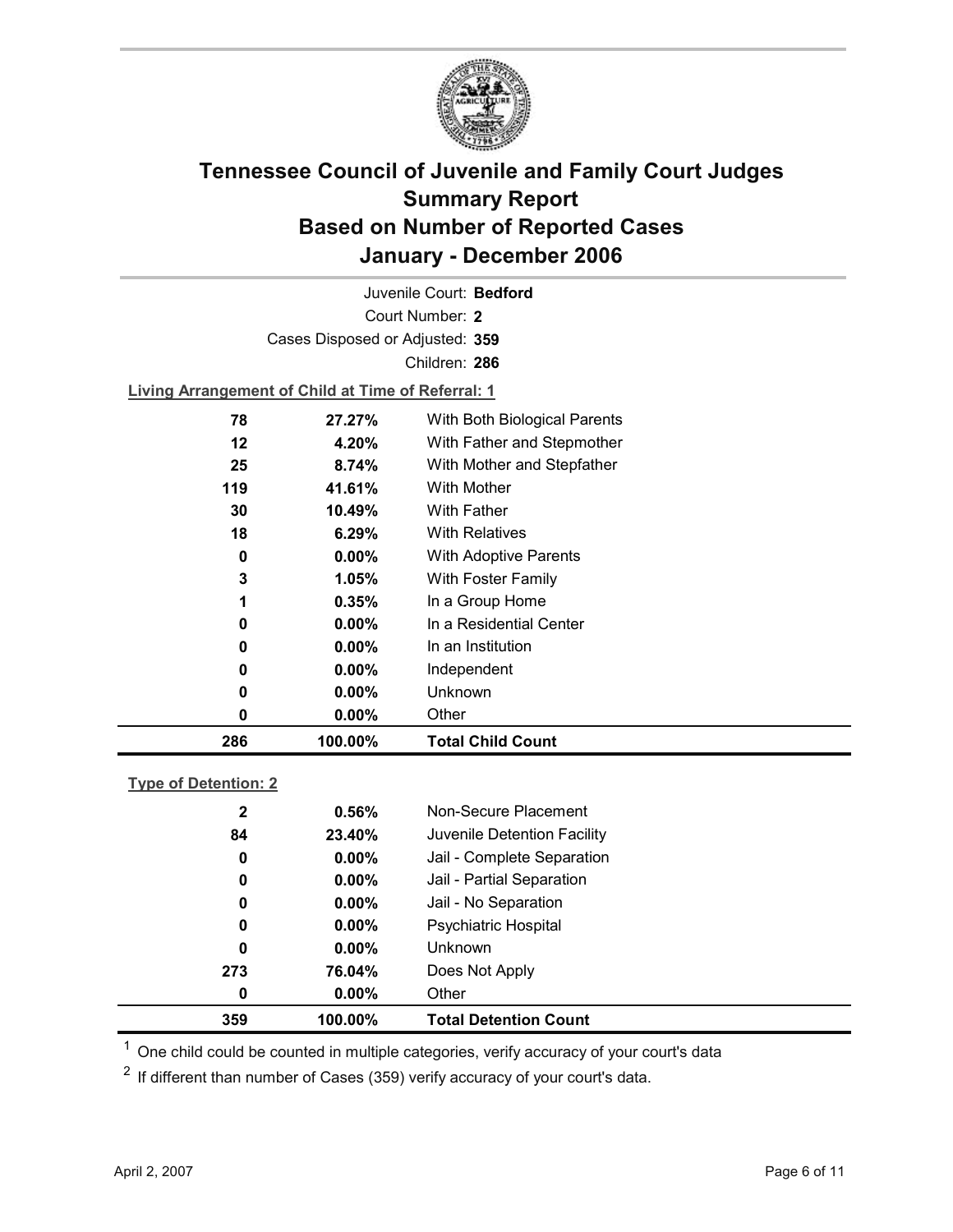

| Juvenile Court: Bedford                        |                                                    |                                            |  |  |  |
|------------------------------------------------|----------------------------------------------------|--------------------------------------------|--|--|--|
| Court Number: 2                                |                                                    |                                            |  |  |  |
|                                                | Cases Disposed or Adjusted: 359                    |                                            |  |  |  |
|                                                |                                                    | Children: 286                              |  |  |  |
|                                                | <b>Placement After Secure Detention Hearing: 1</b> |                                            |  |  |  |
| 22                                             | 6.13%                                              | Returned to Prior Living Arrangement       |  |  |  |
| 62                                             | 17.27%                                             | Juvenile Detention Facility                |  |  |  |
| 0                                              | 0.00%                                              | Jail                                       |  |  |  |
| 0                                              | 0.00%                                              | Shelter / Group Home                       |  |  |  |
| 0                                              | $0.00\%$                                           | <b>Foster Family Home</b>                  |  |  |  |
| 0                                              | 0.00%                                              | Psychiatric Hospital                       |  |  |  |
| 0                                              | $0.00\%$                                           | Unknown / Not Reported                     |  |  |  |
| 275                                            | 76.60%                                             | Does Not Apply                             |  |  |  |
| 0                                              | 0.00%                                              | Other                                      |  |  |  |
| 100.00%<br><b>Total Placement Count</b><br>359 |                                                    |                                            |  |  |  |
|                                                |                                                    |                                            |  |  |  |
|                                                |                                                    |                                            |  |  |  |
| <b>Intake Actions: 2</b>                       |                                                    |                                            |  |  |  |
| 437                                            | 76.80%                                             | <b>Petition Filed</b>                      |  |  |  |
| 0                                              | $0.00\%$                                           | <b>Motion Filed</b>                        |  |  |  |
| 115                                            | 20.21%                                             | <b>Citation Processed</b>                  |  |  |  |
| 0                                              | 0.00%                                              | Notification of Paternity Processed        |  |  |  |
| 0                                              | 0.00%                                              | Scheduling of Judicial Review              |  |  |  |
| 0                                              | $0.00\%$                                           | <b>Scheduling of Administrative Review</b> |  |  |  |
| 1                                              | 0.18%                                              | Scheduling of Foster Care Review           |  |  |  |
| 0                                              | 0.00%                                              | <b>Unknown</b>                             |  |  |  |
| 0                                              | 0.00%                                              | Does Not Apply                             |  |  |  |
| 16<br>569                                      | 2.81%<br>100.00%                                   | Other                                      |  |  |  |

 $1$  If different than number of Cases (359) verify accuracy of your court's data.

 $2$  If different than number of Referral Reasons (569), verify accuracy of your court's data.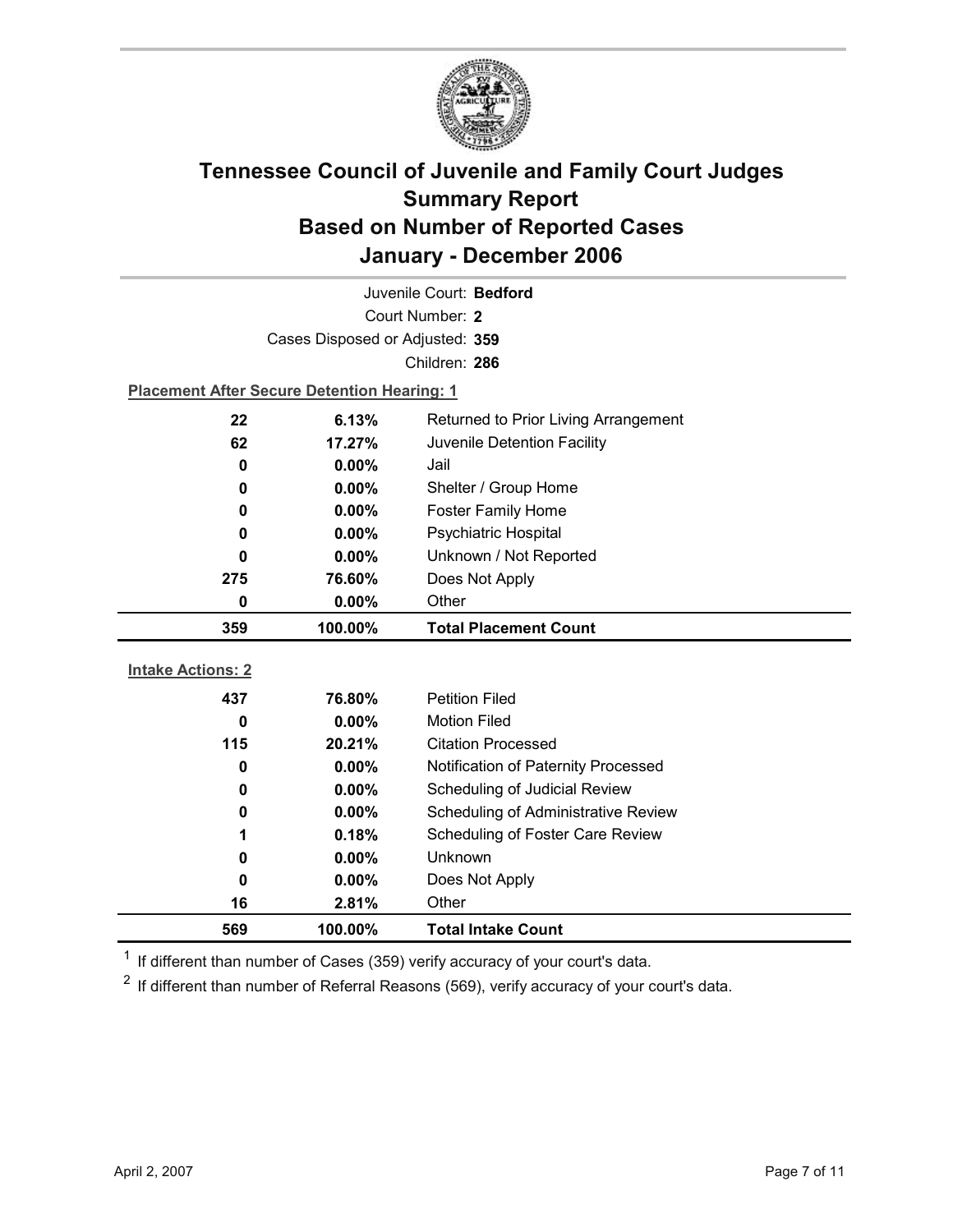

Court Number: **2** Juvenile Court: **Bedford** Cases Disposed or Adjusted: **359** Children: **286**

#### **Last Grade Completed by Child: 1**

| $\bf{0}$                                | 0.00%   | Too Young for School         |
|-----------------------------------------|---------|------------------------------|
| $\mathbf 0$                             | 0.00%   | Preschool                    |
| 4                                       | 1.40%   | Kindergarten                 |
| 3                                       | 1.05%   | 1st Grade                    |
| 3                                       | 1.05%   | 2nd Grade                    |
| $\mathbf 0$                             | 0.00%   | 3rd Grade                    |
| 6                                       | 2.10%   | 4th Grade                    |
| 9                                       | 3.15%   | 5th Grade                    |
| 18                                      | 6.29%   | 6th Grade                    |
| 32                                      | 11.19%  | 7th Grade                    |
| 48                                      | 16.78%  | 8th Grade                    |
| 62                                      | 21.68%  | 9th Grade                    |
| 50                                      | 17.48%  | 10th Grade                   |
| 46                                      | 16.08%  | 11th Grade                   |
| 1                                       | 0.35%   | 12th Grade                   |
| 0                                       | 0.00%   | Non-Graded Special Ed        |
| 3                                       | 1.05%   | <b>GED</b>                   |
| $\bf{0}$                                | 0.00%   | Graduated                    |
| 0                                       | 0.00%   | <b>Never Attended School</b> |
| 0                                       | 0.00%   | Unknown                      |
| 1                                       | 0.35%   | Other                        |
| 286                                     | 100.00% | <b>Total Child Count</b>     |
|                                         |         |                              |
| <b>Enrolled in Special Education: 1</b> |         |                              |
| 4                                       | 1.40%   | Yes                          |

| 286 | 100.00%  | <b>Total Child Count</b> |
|-----|----------|--------------------------|
| 0   | $0.00\%$ | Unknown                  |
| 282 | 98.60%   | No                       |
| 4   | 1.4V%    | 155                      |

 $1$  One child could be counted in multiple categories, verify accuracy of your court's data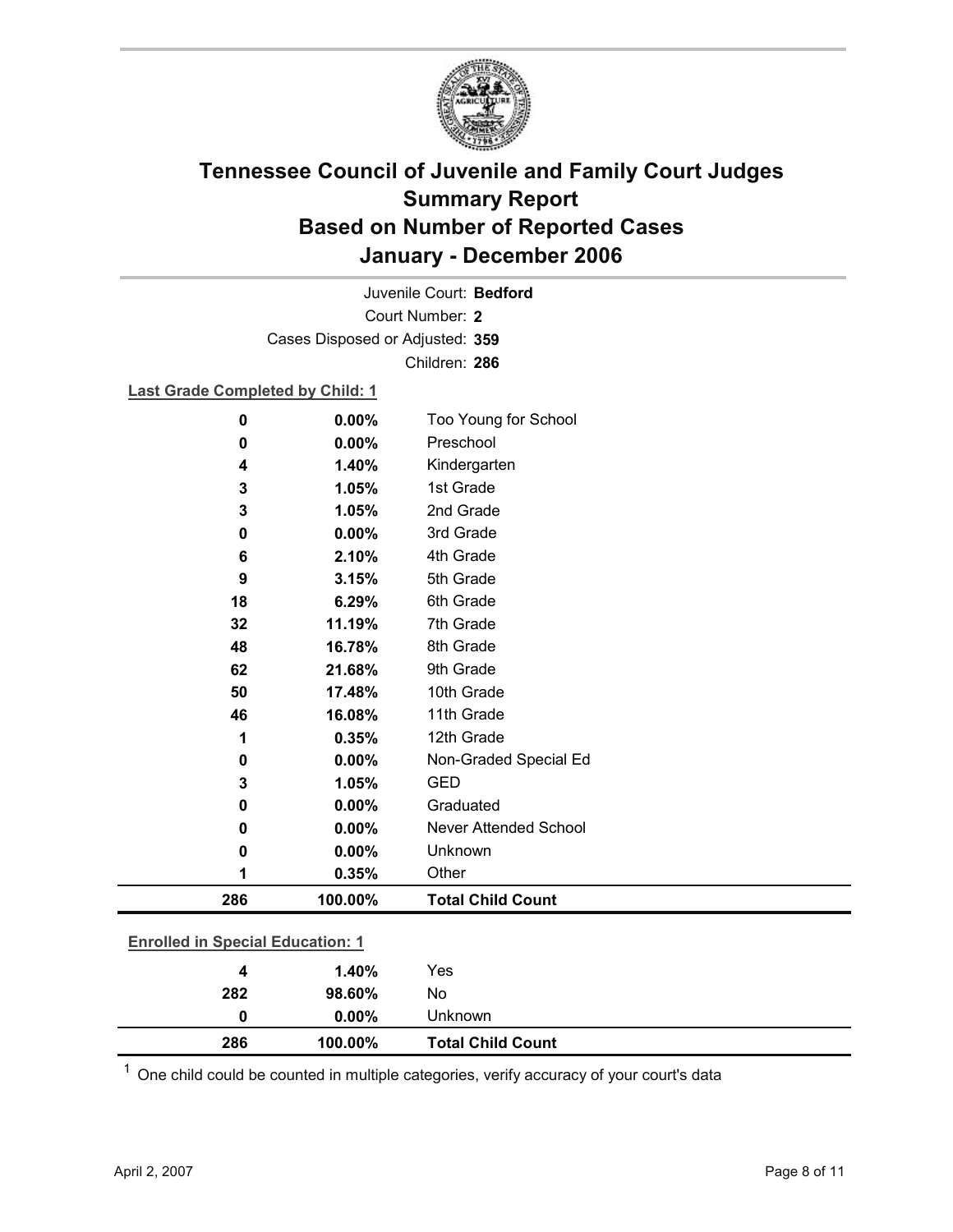

| Juvenile Court: Bedford      |                                 |                           |  |  |  |
|------------------------------|---------------------------------|---------------------------|--|--|--|
|                              | Court Number: 2                 |                           |  |  |  |
|                              | Cases Disposed or Adjusted: 359 |                           |  |  |  |
|                              |                                 | Children: 286             |  |  |  |
| <b>Action Executed By: 1</b> |                                 |                           |  |  |  |
| 553                          | 97.19%                          | Judge                     |  |  |  |
| 0                            | $0.00\%$                        | Referee                   |  |  |  |
| 16                           | 2.81%                           | <b>YSO</b>                |  |  |  |
| $\bf{0}$                     | $0.00\%$                        | Other                     |  |  |  |
| 0                            | $0.00\%$                        | Unknown / Not Reported    |  |  |  |
| 569                          | 100.00%                         | <b>Total Action Count</b> |  |  |  |

### **Formal / Informal Actions: 1**

| 35  | 6.15%    | Dismissed                                      |
|-----|----------|------------------------------------------------|
| 60  | 10.54%   | Retired / Nolle Prosequi                       |
| 264 | 46.40%   | <b>Complaint Substantiated Delinquent</b>      |
| 60  | 10.54%   | <b>Complaint Substantiated Status Offender</b> |
| 0   | $0.00\%$ | Complaint Substantiated Dependent / Neglected  |
| 0   | $0.00\%$ | <b>Complaint Substantiated Abused</b>          |
| 0   | $0.00\%$ | <b>Complaint Substantiated Mentally III</b>    |
| 15  | 2.64%    | Informal Adjustment                            |
| 0   | $0.00\%$ | <b>Pretrial Diversion</b>                      |
| 4   | 0.70%    | <b>Transfer to Adult Court Hearing</b>         |
| 0   | $0.00\%$ | Charges Cleared by Transfer to Adult Court     |
| 0   | $0.00\%$ | <b>Special Proceeding</b>                      |
| 1   | 0.18%    | <b>Review Concluded</b>                        |
| 129 | 22.67%   | Case Held Open                                 |
| 1   | 0.18%    | Other                                          |
| 0   | $0.00\%$ | Unknown / Not Reported                         |
| 569 | 100.00%  | <b>Total Action Count</b>                      |

 $1$  If different than number of Referral Reasons (569), verify accuracy of your court's data.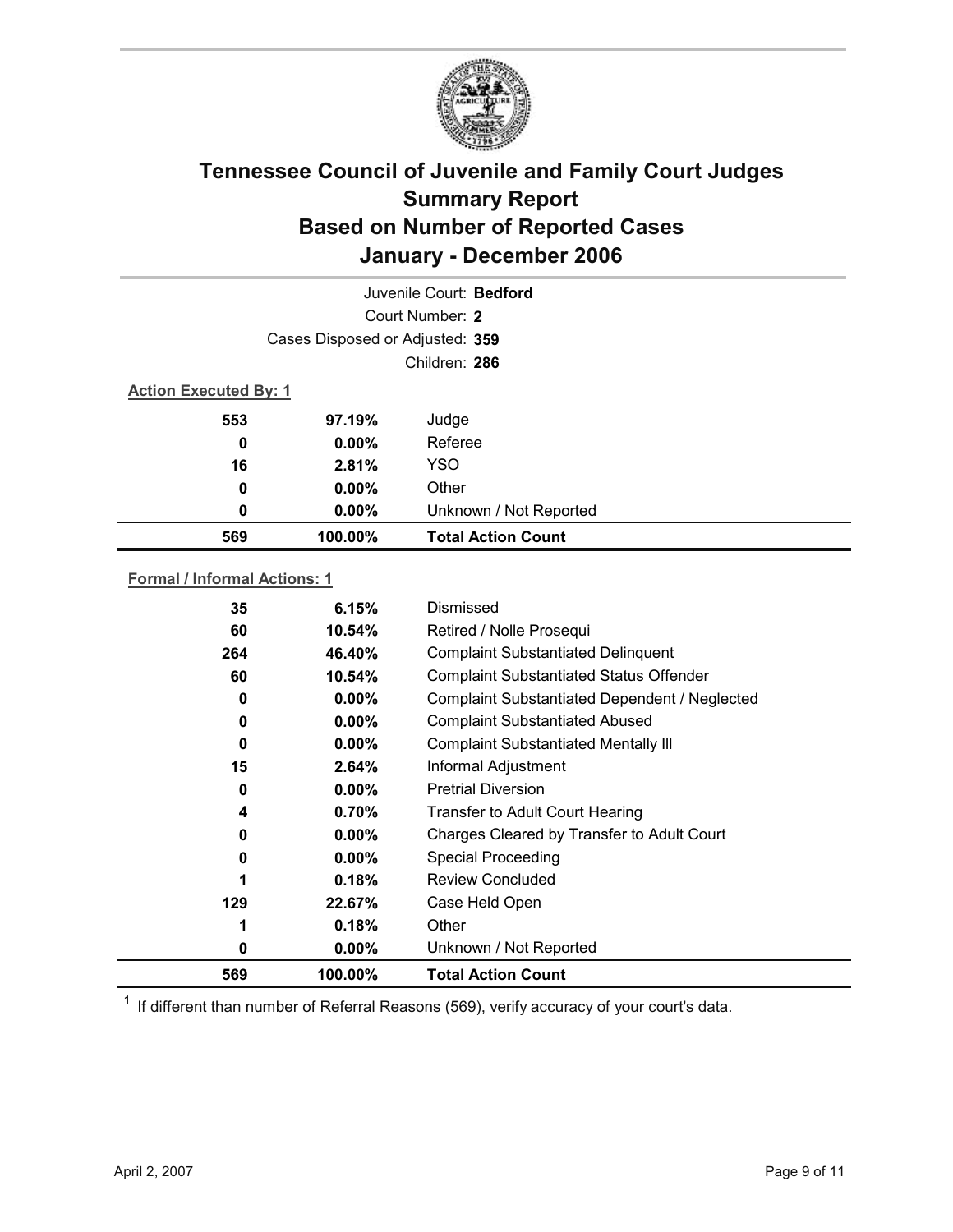

|                                 |          | Juvenile Court: Bedford                               |  |  |
|---------------------------------|----------|-------------------------------------------------------|--|--|
|                                 |          | Court Number: 2                                       |  |  |
| Cases Disposed or Adjusted: 359 |          |                                                       |  |  |
|                                 |          | Children: 286                                         |  |  |
| <b>Case Outcomes:</b>           |          | There can be multiple outcomes for one child or case. |  |  |
| 15                              | 3.15%    | Case Dismissed                                        |  |  |
| 39                              | 8.19%    | Case Retired or Nolle Prosequi                        |  |  |
| 14                              | 2.94%    | Warned / Counseled                                    |  |  |
| 72                              | 15.13%   | Held Open For Review                                  |  |  |
| 74                              | 15.55%   | Supervision / Probation to Juvenile Court             |  |  |
| 1                               | 0.21%    | <b>Probation to Parents</b>                           |  |  |
| 8                               | 1.68%    | Referral to Another Entity for Supervision / Service  |  |  |
| 2                               | 0.42%    | Referred for Mental Health Counseling                 |  |  |
| 0                               | $0.00\%$ | Referred for Alcohol and Drug Counseling              |  |  |
| 0                               | $0.00\%$ | <b>Referred to Alternative School</b>                 |  |  |
| 1                               | 0.21%    | Referred to Private Child Agency                      |  |  |
| 36                              | 7.56%    | Referred to Defensive Driving School                  |  |  |
| 17                              | 3.57%    | Referred to Alcohol Safety School                     |  |  |
| 1                               | 0.21%    | Referred to Juvenile Court Education-Based Program    |  |  |
| 0                               | $0.00\%$ | Driver's License Held Informally                      |  |  |
| 0                               | $0.00\%$ | <b>Voluntary Placement with DMHMR</b>                 |  |  |
| 0                               | $0.00\%$ | <b>Private Mental Health Placement</b>                |  |  |
| 0                               | $0.00\%$ | <b>Private MR Placement</b>                           |  |  |
| 0                               | $0.00\%$ | Placement with City/County Agency/Facility            |  |  |
| 0                               | 0.00%    | Placement with Relative / Other Individual            |  |  |
| 9                               | 1.89%    | Fine                                                  |  |  |
| 5                               | 1.05%    | <b>Public Service</b>                                 |  |  |
| 5                               | 1.05%    | Restitution                                           |  |  |
| 0                               | $0.00\%$ | <b>Runaway Returned</b>                               |  |  |
| 0                               | $0.00\%$ | No Contact Order                                      |  |  |
| 0                               | 0.00%    | Injunction Other than No Contact Order                |  |  |
| 0                               | 0.00%    | <b>House Arrest</b>                                   |  |  |
| 0                               | 0.00%    | <b>Court Defined Curfew</b>                           |  |  |
| 0                               | 0.00%    | Dismissed from Informal Adjustment                    |  |  |
| 0                               | $0.00\%$ | <b>Dismissed from Pretrial Diversion</b>              |  |  |
| 0                               | $0.00\%$ | Released from Probation                               |  |  |
| 0                               | 0.00%    | <b>Transferred to Adult Court</b>                     |  |  |
| 0                               | $0.00\%$ | <b>DMHMR Involuntary Commitment</b>                   |  |  |